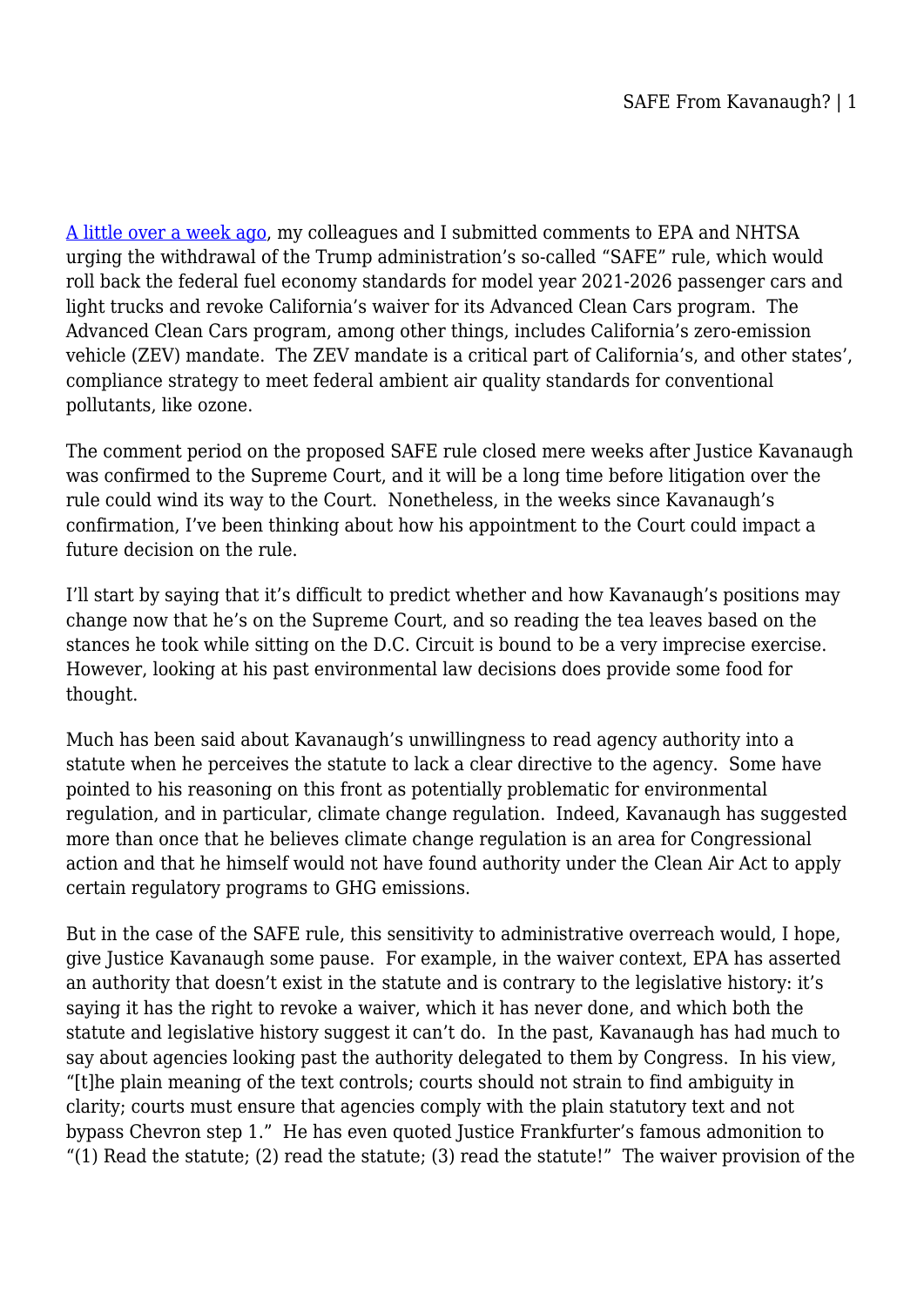Clean Air Act, section 209, says nothing about waiver revocation, and the plain language of the statute is clear that EPA is to consider what Kavanaugh himself has called "a narrowly defined set of statutory criteria" only *prior* to, not after, determining whether a waiver should be granted. Where, as here, the statute isn't ambiguous, the Kavanaugh of the past would, it appears, think long and hard about accepting a creative agency interpretation that relies on one piece of superseded legislative history to read authority into the statute.

Kavanaugh has also focused, in the past, on our federalism-based system of air pollution control, arguing that states play an important part in achieving pollution control. For example, in *EME Homer City Generation*, Kavanaugh recognized that "Congress set up a federalism-based system of air pollution control. Under this cooperative federalism approach, both the Federal Government and the States play significant roles." *EME Homer City Generation* was a case about the federal government stepping in to regulate pollution before states could modify their state implementation plans to attempt to achieve certain reductions, so the context was different, but the principle that states have a distinct role in implementing air pollution controls is an important one in the context of the waiver, especially because of a potential revocation's impact on the ZEV mandate and the ability of multiple states to meet ambient air quality standards.

In fact, Kavanaugh has even acknowledged California's unique role in the context of section 209 waivers. In *American Trucking Association v. EPA*, a case that considered a section 209 waiver for truck transportation refrigeration units, Kavanaugh recognized that the Clean Air Act specifically gives California the ability to regulate mobile source emissions, and that EPA is provided only limited review of those standards. Kavanaugh himself wrote the opinion that upheld EPA's waiver grant in *American Trucking Association*, explaining that under section 209, "EPA's only role is to review California's proposed rules under a narrowly defined set of statutory criteria." The trucking industry argued that EPA had improperly granted California a waiver, but Kavanaugh disagreed. He noted that "[t]he expansive statutory language gives California…a good deal of flexibility in assessing California's regulatory needs." Finding that EPA was owed deference, Kavanaugh concluded that its rationale for granting the waiver was substantiated, not arbitrary or capricious.

Of course, a future assessment of the SAFE rule's waiver revocation would implicate different circumstances: while the EPA did initially grant California a waiver for the Advanced Clean Cars program, the agency is now arguing that changed circumstances require the waiver to be revoked. These competing agency analyses provide Kavanaugh with an opportunity to defer to the agency's decision to change course. However, the many technical flaws and inconsistencies in the rulemaking could make it more challenging for